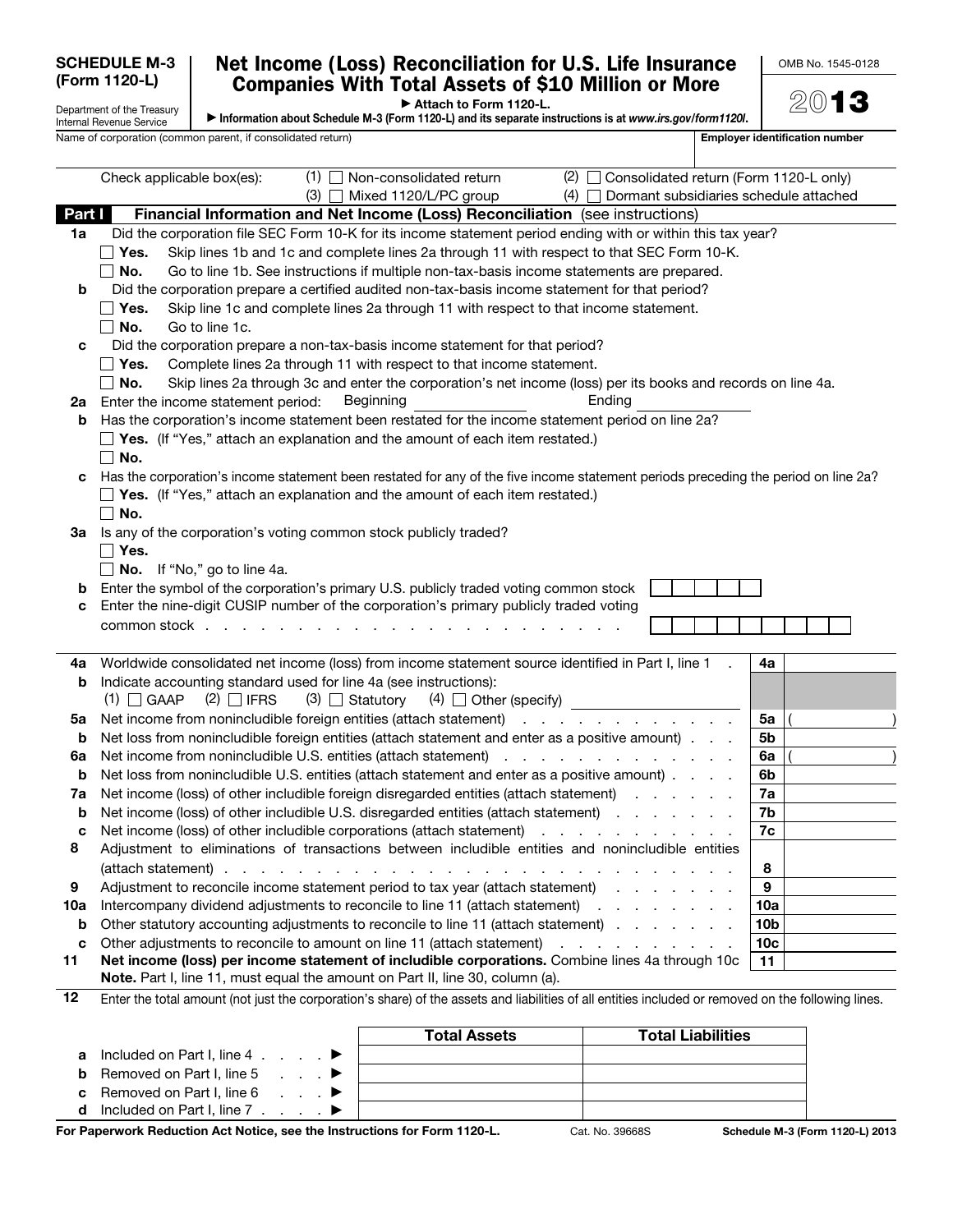|                                                                                                                                                     | Schedule M-3 (Form 1120-L) 2013                                                                                                                                                                                                                                                                                                                                                                                                                                                                                                                                                                                                                                                                                                                                                                                                                                                                                                                                                                                                                                                                                                                                                                                                                                                                                                                                                                                                                                                                                                                                                                                                                                              |                                              |                                       |                                       | Page 2                                        |  |  |
|-----------------------------------------------------------------------------------------------------------------------------------------------------|------------------------------------------------------------------------------------------------------------------------------------------------------------------------------------------------------------------------------------------------------------------------------------------------------------------------------------------------------------------------------------------------------------------------------------------------------------------------------------------------------------------------------------------------------------------------------------------------------------------------------------------------------------------------------------------------------------------------------------------------------------------------------------------------------------------------------------------------------------------------------------------------------------------------------------------------------------------------------------------------------------------------------------------------------------------------------------------------------------------------------------------------------------------------------------------------------------------------------------------------------------------------------------------------------------------------------------------------------------------------------------------------------------------------------------------------------------------------------------------------------------------------------------------------------------------------------------------------------------------------------------------------------------------------------|----------------------------------------------|---------------------------------------|---------------------------------------|-----------------------------------------------|--|--|
| Name of corporation (common parent, if consolidated return)                                                                                         |                                                                                                                                                                                                                                                                                                                                                                                                                                                                                                                                                                                                                                                                                                                                                                                                                                                                                                                                                                                                                                                                                                                                                                                                                                                                                                                                                                                                                                                                                                                                                                                                                                                                              |                                              |                                       |                                       | <b>Employer identification number</b>         |  |  |
|                                                                                                                                                     | $(2)$ Parent corp<br>$(1)$ Consolidated group<br>Check applicable box(es):<br>Check if a sub-consolidated: $(6)$ 1120-L group<br>1120-L eliminations<br>$(7)$                                                                                                                                                                                                                                                                                                                                                                                                                                                                                                                                                                                                                                                                                                                                                                                                                                                                                                                                                                                                                                                                                                                                                                                                                                                                                                                                                                                                                                                                                                                | Consolidated eliminations<br>(3)             | (4)<br>Subsidiary corp                | (5)                                   | Mixed 1120/L/PC group                         |  |  |
| Name of subsidiary (if consolidated return)                                                                                                         |                                                                                                                                                                                                                                                                                                                                                                                                                                                                                                                                                                                                                                                                                                                                                                                                                                                                                                                                                                                                                                                                                                                                                                                                                                                                                                                                                                                                                                                                                                                                                                                                                                                                              |                                              |                                       |                                       | <b>Employer identification number</b>         |  |  |
| Part II                                                                                                                                             | Reconciliation of Net Income (Loss) per Income Statement of Includible Corporations With Taxable<br><b>Income per Return</b> (see instructions)                                                                                                                                                                                                                                                                                                                                                                                                                                                                                                                                                                                                                                                                                                                                                                                                                                                                                                                                                                                                                                                                                                                                                                                                                                                                                                                                                                                                                                                                                                                              |                                              |                                       |                                       |                                               |  |  |
|                                                                                                                                                     | Income (Loss) Items<br>(Attach statements for lines 1 through 11)                                                                                                                                                                                                                                                                                                                                                                                                                                                                                                                                                                                                                                                                                                                                                                                                                                                                                                                                                                                                                                                                                                                                                                                                                                                                                                                                                                                                                                                                                                                                                                                                            | (a)<br>Income (Loss) per<br>Income Statement | (b)<br>Temporary<br><b>Difference</b> | (c)<br>Permanent<br><b>Difference</b> | (d)<br>Income (Loss) per<br><b>Tax Return</b> |  |  |
| 1<br>$\mathbf{2}$<br>3<br>4<br>5<br>6<br>7<br>8<br>9<br>10<br>11<br>12<br>13<br>14<br>15<br>16<br>17<br>18<br>19<br>20<br>21<br>22<br>23а<br>b<br>с | Income (loss) from equity method foreign corporations<br>Gross foreign dividends not previously taxed .<br>Subpart F, QEF, and similar income inclusions<br>Section 78 gross-up<br>Gross foreign distributions previously taxed<br>Income (loss) from equity method U.S. corporations<br>U.S. dividends not eliminated in tax consolidation<br>Minority interest for includible corporations<br>Income (loss) from U.S. partnerships<br>Income (loss) from foreign partnerships<br>Income (loss) from other pass-through entities<br>Items relating to reportable transactions (attach<br>statement)<br>a construction of the construction of the construction<br>Interest income (attach Form 8916-A)<br>Accrual of bond discount<br>and the contract of the<br>Hedging transactions<br>Mark-to-market income (loss)<br>Deferred and uncollected premiums<br>Sale versus lease (for sellers and/or lessors)<br>Section 481(a) adjustments<br>Amortization of interest maintenance reserve etc.<br>Original issue discount and other imputed interest .<br>Market discount reclassification<br>and the company of the company<br>Income statement gain/loss on sale, exchange,<br>abandonment, worthlessness, or other disposition of<br>assets other than pass-through entities<br>Gross capital gains from Schedule D, excluding<br>amounts from pass-through entities<br>Gross capital losses from Schedule D, excluding<br>amounts from pass-through entities, abandonment<br>losses, and worthless stock losses<br>d Net gain/loss reported on Form 4797, line 17,<br>excluding amounts from pass-through entities,<br>abandonment losses, and worthless stock losses . |                                              |                                       |                                       |                                               |  |  |
| е<br>f<br>g<br>24                                                                                                                                   | Abandonment losses<br>Worthless stock losses (attach statement)<br>Other gain/loss on disposition of assets<br>Capital loss limitation and carryforward used                                                                                                                                                                                                                                                                                                                                                                                                                                                                                                                                                                                                                                                                                                                                                                                                                                                                                                                                                                                                                                                                                                                                                                                                                                                                                                                                                                                                                                                                                                                 |                                              |                                       |                                       |                                               |  |  |
| 25<br>26<br>27<br>28<br>29a<br>b<br>с                                                                                                               | Other income (loss) items with differences (attach statement)<br>Total income (loss) items. Combine lines 1 through 25<br>Total expense/deduction items (from Part III, line 41)<br>Other items with no differences<br>and a state of the state<br>Mixed groups, see instructions. All others, combine<br>lines 26 through 28<br>and a series of the contract of the con-<br>1120 subgroup reconciliation totals<br>PC insurance subgroup reconciliation totals                                                                                                                                                                                                                                                                                                                                                                                                                                                                                                                                                                                                                                                                                                                                                                                                                                                                                                                                                                                                                                                                                                                                                                                                              |                                              |                                       |                                       |                                               |  |  |
| 30                                                                                                                                                  | Reconciliation totals. Combine lines 29a through 29c<br>Note. Line 30, column (a) must equal the amount on Part I, line 11, and column (d) must equal Form 1120-L, page 1, line 20.                                                                                                                                                                                                                                                                                                                                                                                                                                                                                                                                                                                                                                                                                                                                                                                                                                                                                                                                                                                                                                                                                                                                                                                                                                                                                                                                                                                                                                                                                          |                                              |                                       |                                       |                                               |  |  |